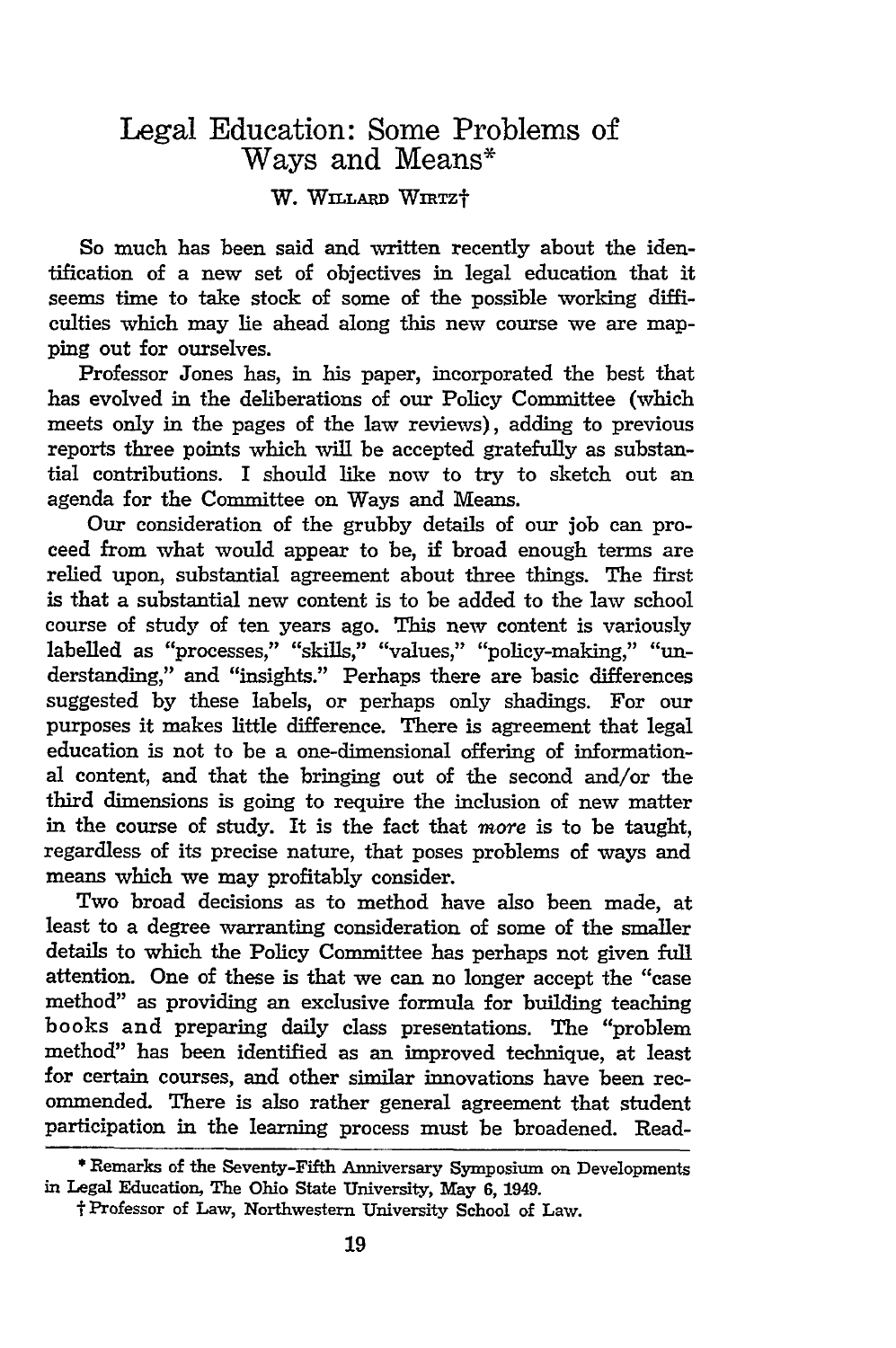ing, listening (to us) and talking (to us) is not enough. "Thinking" is not sufficient either, at least in its old sense. There must be some degree of learning by seeing and by actual doing.

Accepting then the proposition that something more than information is now to be imparted by a new kind of student participation in a new kind of intellectual activity, what are some of the "bugs" which ought to be anticipated in moving this project from the drafting to the operating stage? It will be enough, today, if we try just to identify as many of these mechanical problems as we can, making no complete attempt to resolve them.

It will be assumed that the first problems to be considered are those which will arise in connection with the revision of the law school curricula. Virtually all of the recent proposals for a reorientation of the law schools' endeavors start from an identification of the lawyer's capacities and talents and then proceed directly to a proposed reshuffling and refurbishment of the curriculum.

Important as this matter of curricular content undoubtedly is, it may not be entirely amiss to suggest that false emphasis upon it may well prove to be one of the dangers in this renovation process. There is a deceptive appearance of logic and good sense in the thesis that a listing of the talents requisite to competent legal practice constitutes also a listing of what should be included in the law school curriculum.

The most obvious fallacy in such a thesis is of course its failure to take account of the impossibility of including in a threeyear course of study opportunities for the development of *all* legal talents and capacities. Much of this job will have to be done in the course of the student's pre-legal college training. Some of the rest of it will have to be done during the period of his postlaw school interneship, either formal or informal in nature. To whatever extent an attempt is made to compensate for the inadequacies in the average student's pre or post law school experience, there will be present the danger that those parts of the job which the law school can do best will receive less attention than ought to be given them.

There is a related possibility that the sudden realization of lawyer-needs which have not previously been given due attention will result automatically in attempts to formulate special, separate courses to satisfy those needs. When it was decided, at various points during the past thirty years, that law students needed exposure to the laws relating to taxation and administrative law and, labor law, courses bearing those titles were added to the curriculum. It is a different question whether similar action is to be taken upon the determination that lawyers need a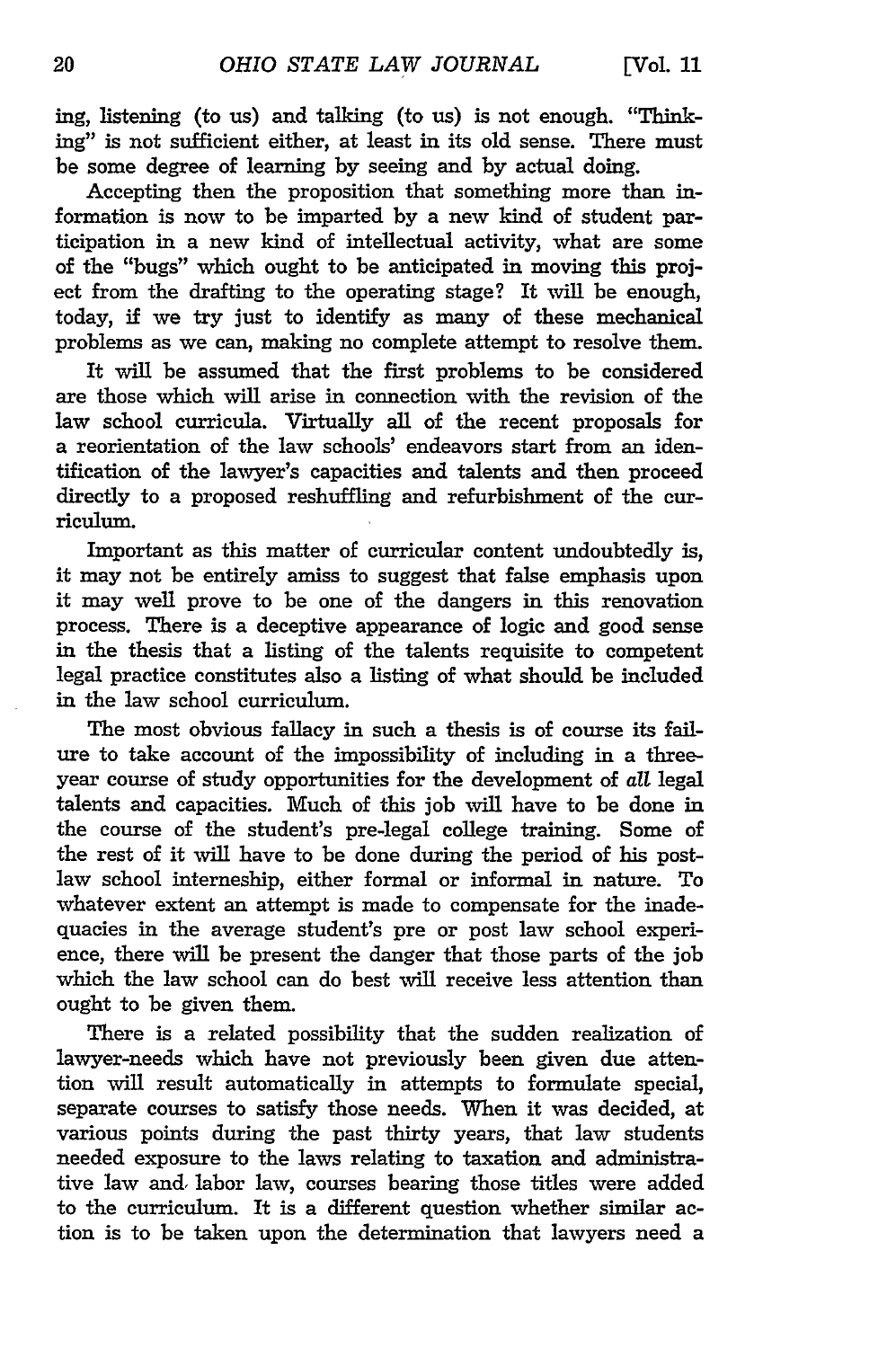fuller appreciation of the nature of their profession and the obligations upon it, or a better understanding of the legislative process, or greater facility in oral and written expression.

If I were asked to identify the essential qualities in a lawyer there would be a temptation to reply that they are common sense, imagination, and a sense of common, human decency. No one would suggest, however, that we offer courses in Horse-Sense, or in Imaginative Thought or in Doing Unto Others. Nor is the principle necessarily different when we break these qualities down into some of their elements or when we describe them polysyllabically. It may very well be a mistake, once we have isolated certain new things the law student needs, to try to teach them apart from some of the traditional informational subject matter nuclei. It may prove difficult to explore the second and the third dimensions separately and apart from the first.

Professor Jones has referred to the advisability of setting our instruction in a context of "lawyer situations." Taking, for example, the matter of legal ethics, there is the consideration that when a lawyer encounters a problem of ethics it will invariably be in connection with his handling of a particular subject matter. Is it more effective to arrange a lecture on the iniquities of champerty, or to take occasion to consider at various points in perhaps every course the justification of counsel's having brought particular cases to the courts? Is there a better way to protest against professional bias in favor of the status quo than to develop, in the Labor Law course, the nature of the Norris-La Guardia Act as a reprimand, by the body politic, of the unconscionable collaboration between bench and bar in the use of the injunction? The fullest understanding of the legislative process would seem most likely to develop from adequate treatment of the legislative aspects of every field of the law the student considers rather than from a study of "a process" as such.

It is not to be disregarded that students come to the law school already used to courses built around a grouping of informational content. Perhaps this means that they will seek only this particular content in any course offered them in orthodox outline and that they will pay no attention to the interlarding. The alternative danger is that if a course is presented along entirely unfamiliar lines, with no familiar type of skeleton discernible, that they will conclude that there is nothing there at all.

The recent decision in a number of law schools to include a course in Legal Writing brings into focus both the question of whether the law school should try to develop all legal talents and that of whether those which it does decide to emphasize should be the subject of special courses. No one would question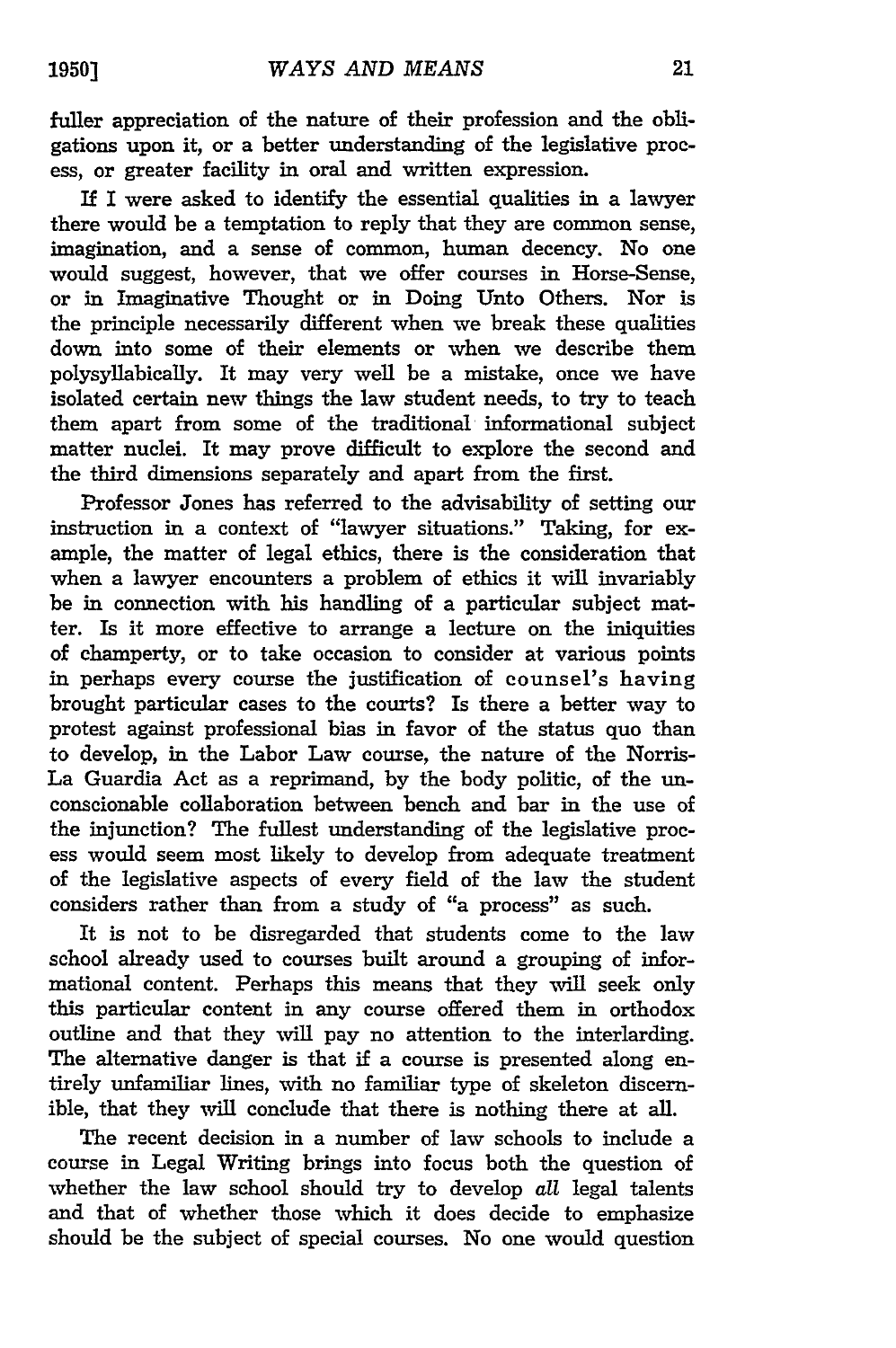the essentiality of effective writing as a lawyer skill. Yet something more would appear necessary to establish the wisdom of the law schools' offering courses in composition. Is effective writing more important to the lawyer than effective speaking? Are we also to include courses in public speaking, and in money and banking, and in American history?

It is no sufficient answer to say that if we don't give these students practice in writing they simply won't get it. Why not, if we find them deficient in this respect, send them over to the proper departments in the college and require them to do this work there? Or why not give them a law school entrance examination in composition, and deny them admission if they fail to measure up? There is undeniably a type of thing which we alone are in a position to offer, and we have only limited time in which to offer it. It is agreed that tbis is a broader type of thing than we have traditionally thought. But the boundaries are only being revised, not destroyed. Unless it can be shown that we are better writing teachers than our colleagues who are trained in that field, our offering courses in writing doesn't make sense. The miasmal prose of most legal documents and the obfuscation of too many leading articles in the law reviews leaves obvious room for question as to our superior editorial capacities.

Reliance is sometimes placed on the argument that it is *legal* writing we are going to teach. Is legal writing essentially different from other writing, or is it only its corruption that has made it appear so? Perhaps there are opportunities to so integrate a writing course with certain subject matters that no precious time is lost and some net gain is realized. The University of Chicago faculty reports substantial accomplishment along these lines. Yet this has apparently proved an almost herculean task and one which most of us will probably be unable to perform. Already those schools which are trying out this legal writing idea are experiencing great difficulty in getting teaching fellows and faculty assistants to take over this arduous job. It may well be one of the "bugs" involved here that comparatively few men will be willing to devote the required time and energy to the development of subjects which permit no direct contribution to some recognized area of the law, as an incident of their pedagogical endeavors. I am frank to confess my personal adherence to the institution of a Legal Writing course at my own school. Equal candor prompts, however, the recognition of the possible reflection here of the fallacy that the identification of a legal talent in itself warrants the setting up of a new separate course in the law school devoted exclusively, or at least primarily, to developing that talent.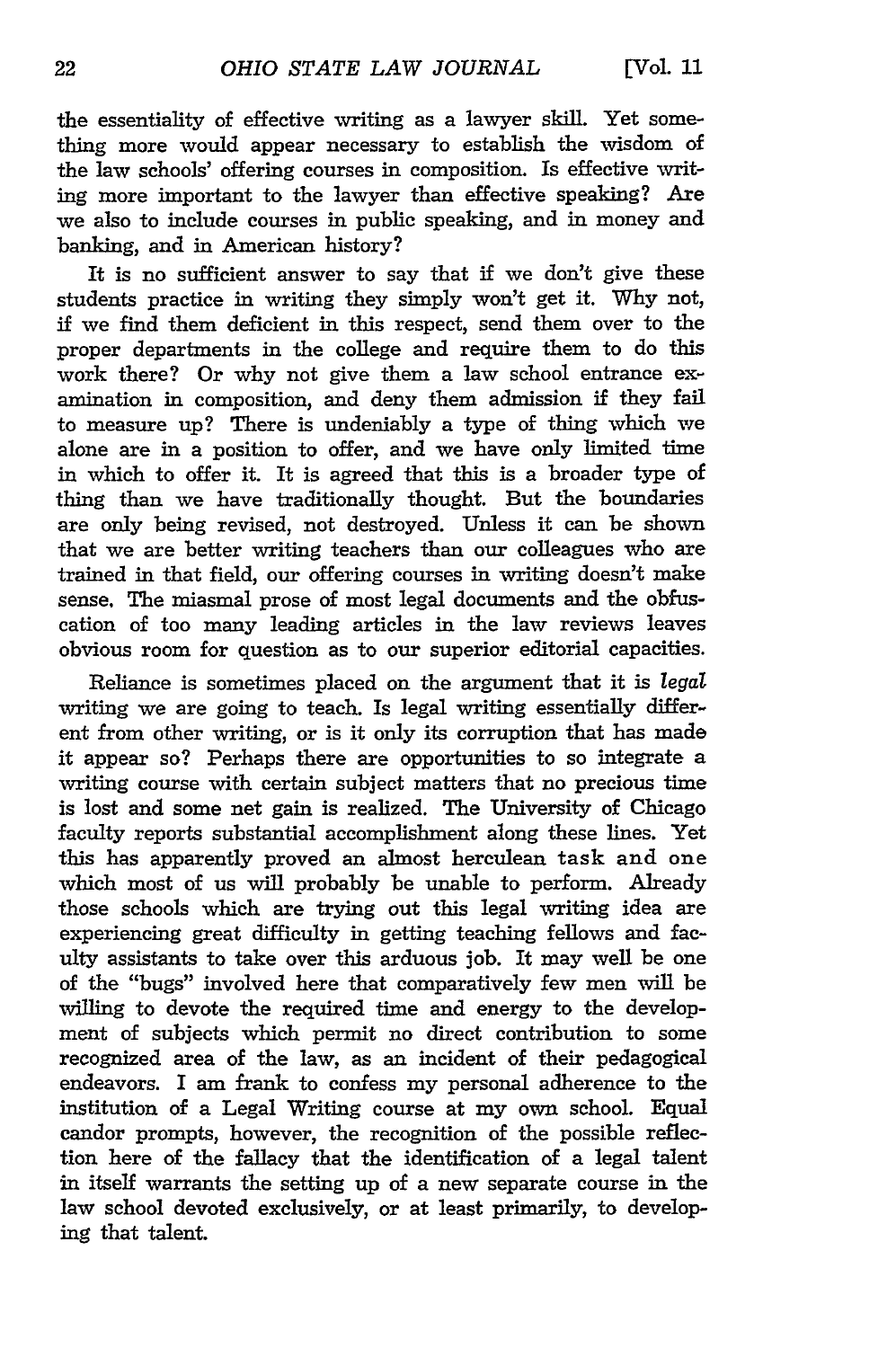None of what has been said will be properly interpreted as calling into question the desirability of integrating the law school curriculum with the conclusions which may be reached as to what are the capacities of the good lawyer. All who are familiar with the recent report of the Curriculum Committee of the College of Law here at The Ohio State University must be impressed with the **job** which has been done of preparing a chart of specific obligations, so that the instructors handling certain specified courses are charged with emphasizing matters which it has become the general habit for everyone to leave up to someone else. This report represents the most significant advance I have seen in this whole field, leaving me entirely willing to accept the obvious judgment of our Pennsylvania Railroad engineer last night that it was coal he was carrying, with Newcastle the point of consignment. This report, along with one or two others appearing in the past three years, makes it clear that it is possible to assume that not all law school faculty members consider themselves as the holders of vested interests in courses whose metes and bounds are sacrosanct.

Yet it may still be questioned, in general, whether the implementation of the various proposals for reorienting legal education are properly considered primarily a matter of curricular revision or properly made the subject of the exclusive jurisdiction of faculty committees charged with responsibility only for developing a line-up of law school courses. The problem is obviously broader than that, and the attempts to meet it by curricular manipulation are likely to be self-defeating. Part of the answer would seem to lie in requiring the student to fill in some of his gaps by work outside of the law school. Part of it may well be the development of programs of post-graduate education, sponsored perhaps by local bar committees with a nearby law school faculty helping out where it can. If the best way to emphasize the legislative process, or the adjudicative process, is by a change in the way a number of courses are presented, then it will be a mistake to include a new course in the curriculum just because the committee in charge happens to have authority to recommend new courses but none to change the habits of individual instructors. That there has been a dietary deficiency here is relatively obvious, but it is not entirely clear whether the need is for new foods or, rather, for fresher vegetables instead of the canned variety. Perhaps our problem is that of continuing to serve bread, but with the wheat germ restored.

Let's assume, now, that we have, after due consideration of all the factors involved, decided upon certain second and third dimensional additions to our course of study. There is to be a new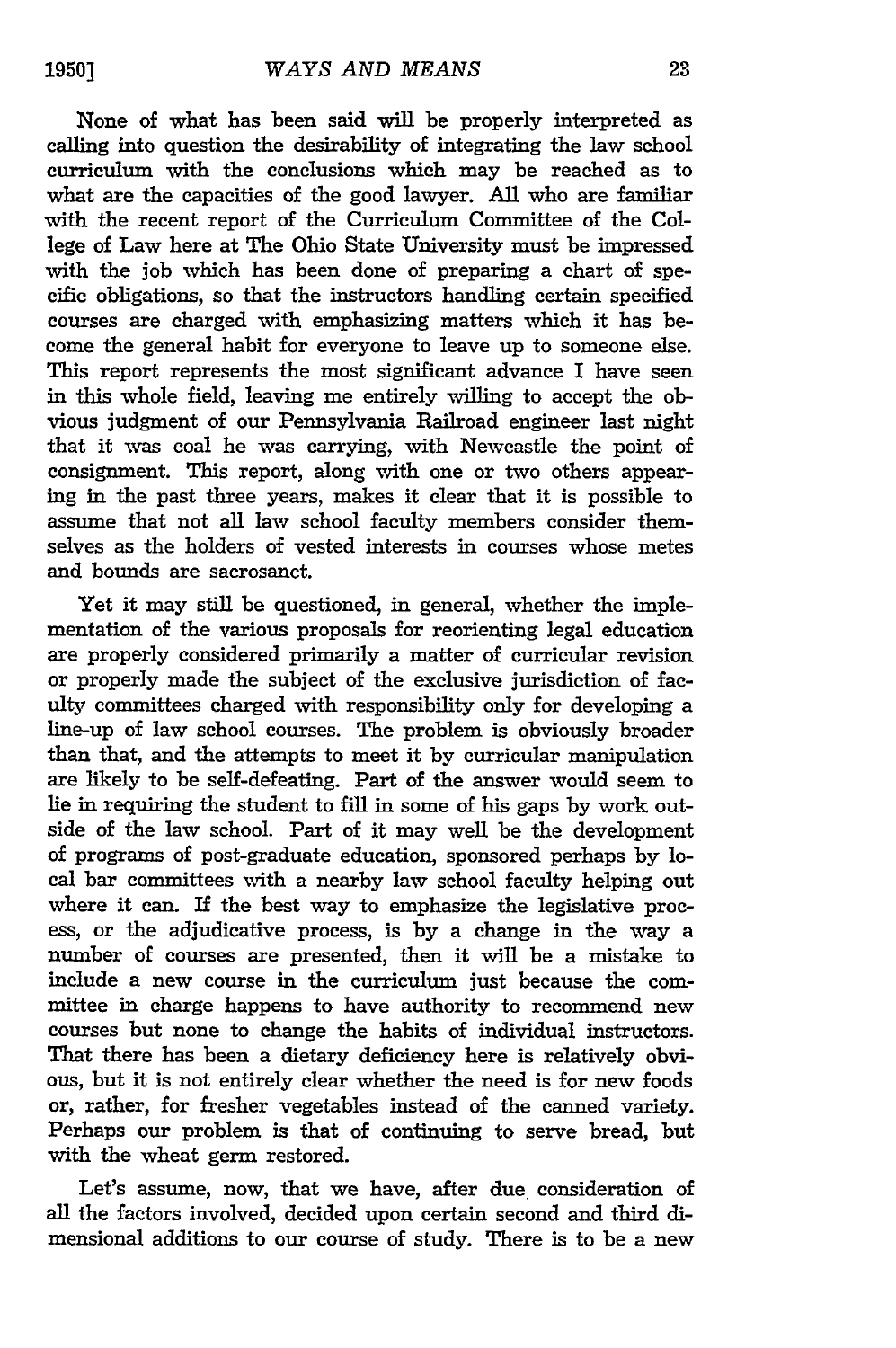course in Legal Writing, and another, despite the objections of some, in Legislation; particular emphasis is to be placed in certain of the traditional courses upon the broader obligations of the legal profession, and in some of the others a substantial amount of time is to be devoted to training in specified skills and to a consideration of certain "value" standards. Our next job will be to see to it that what is already something of an anomaly in our system does not become, as we seek to establish a new set of pedagogical emphases, a destroying weakness. I refer to our examination system.

It is a fair guess that the written examinations we have been giving have, more than anything else, resulted in a student emphasis on informational content which in theory we have for some time protested. There can be no question, moreover, but that the nature of almost all state bar examinations has not only made this emphasis on the part of the students virtually inevitable, but has to some extent made our own instructional efforts a continual compromise between what we think we ought to teach and what we know our students have to have to "pass the bar."

This problem is manifestly going to be worsened if we decide now upon a greater emphasis on such things as values, insights, processes and skills. It is obviously easier to examine a student on his superficial mastery of a body of information than it is upon his development of facileness and upon his real understanding of certain values, ethical standards, and processes. Yet if our examinations, and the bar examiners', fail to make a display of such facileness and understanding a condition of passing a course we may as well recognize that our efforts in these directions will have virtually no effect upon the lower ninety percent of our students. This is the point at which we have to decide whether what we are proposing is rugged training in these new qualities, or only an exposure to them which will benefit almost exclusively those superior students who need it least, if at all. Are we willing to say to Mr. Mediocrity after we have read his paper in Contracts, or at the end of his three years: "Yes, you know the cases and the rules well enough to pass the bar exam and to practice law, but your paper makes it plain that you have no sense of professional obligation, that your sense of values is still at a high school level and that any document you draft will be more likely than not to end up in litigation; therefore, we are failing you?" Unless the answer to this question is "yes", we had better proceed in this matter recognizing that our effectiveness will remain at approximately a missionary level

Yet even if the answer to this question is not "yes", and that is probably the case, there are obviously some things we can do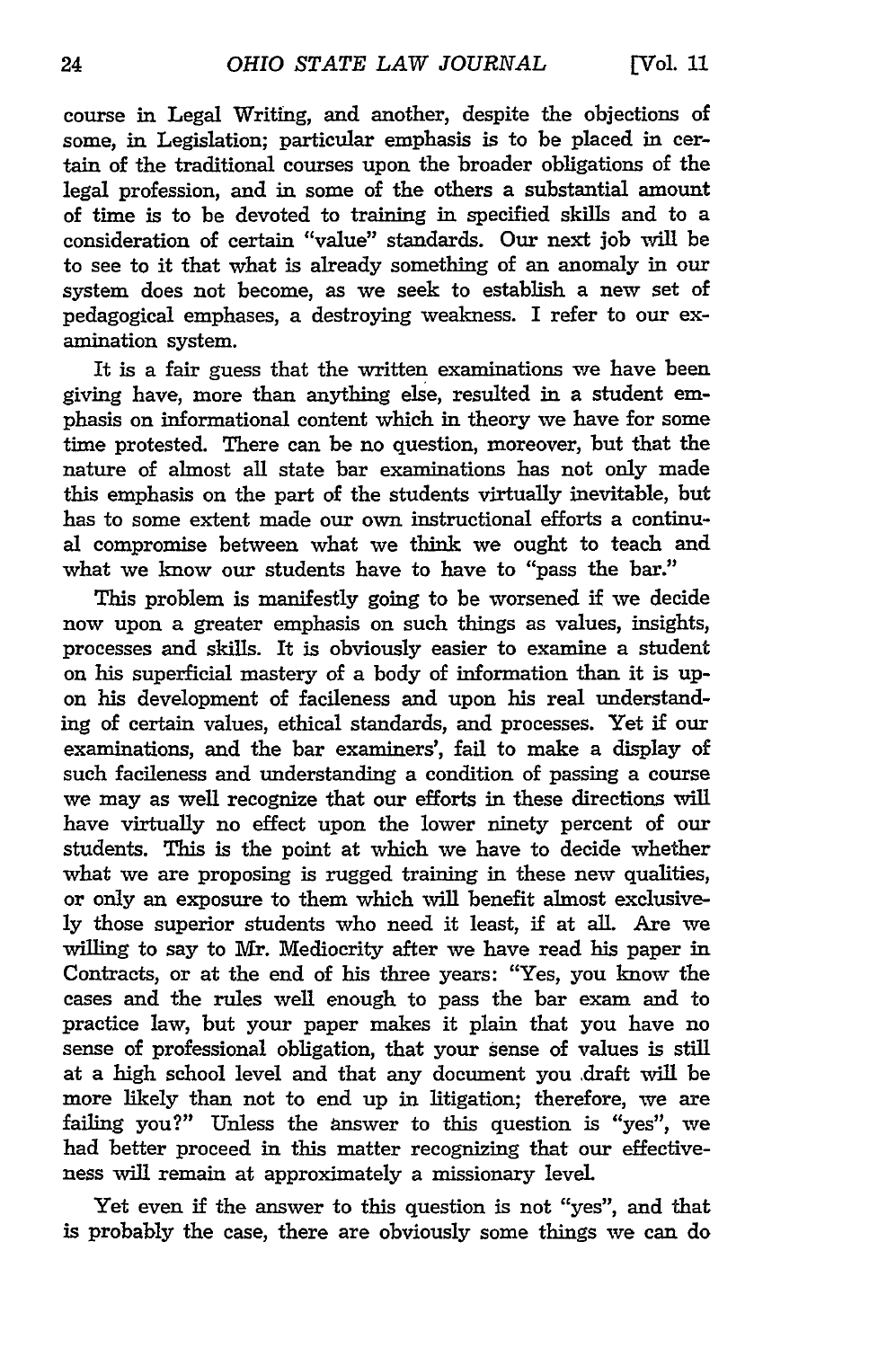to fit even our anachronistic examination system to the new demands. One or two questions on each examination can be plain**ly** phrased to evoke value judgments. We can require the submission of written work which will reveal at least the extreme cases of ineptitude in the skills of persuasion and expression. Some form of oral examination can be devised to determine qualities and capacities no written examination will ever reveal. Recent experience in Pennsylvania and New Jersey indicates that the bar examiner's attitude is not invariably adamantine, and that these boards may be expected to go somewhat beyond the testing of the applicant's ability to memorize black letter type. Last year's Iowa bar examination is reported to have included three exercises in statutory draftsmanship.

The answers here are far from clear, but the problem is obvious. This new emphasis and these new courses are going to be only gestures unless we gear our examination system in with the purpose we seek to accomplish **by** it. Unless we express the courage of our new convictions to the extent of "testing" in this area as rigorously as we do in the informational area, Mr. M. is not going to pay much attention to our inspirational efforts. Should we find ourselves tempted to dismiss this problem on the ground that the examination system doesn't make sense; anyway, let's be honest enough to recognize that such an attitude is only rationalization so long as we go on using this system to cover most of what we teach. If this year's examination in what is offered as a "three-dimensional" course is confined to problems in case analysis, it is case analysis and not legal institutions or the adjudicative process or legal ethics in which most of next year's students in that course will prepare themselves.

Turning now to the matter of teaching materials, let's recognize that we will only be fooling ourselves so long as we try to teach a three-dimensional course from an old one-dimensional case book. Most of us lack the forensic art of persuading students that something is important even though there is nothing whatsoever about it in the book. The common assumption is, of course, that all printing presses are set up on the slopes of Mt. Sinai, and that the true doctrine is dispersed only through this medium. A good many students are possessed of better visual than auditory perceptiveness, and it is in any event "the book" which is reviewed as the semester goes on. Most student notes on the classroom discussions are poor and it is only in the rare case that our extempores are effectively designed to make a lasting impression.

The more important point here, however, is that unless we go through the painstaking, stimulating process of working up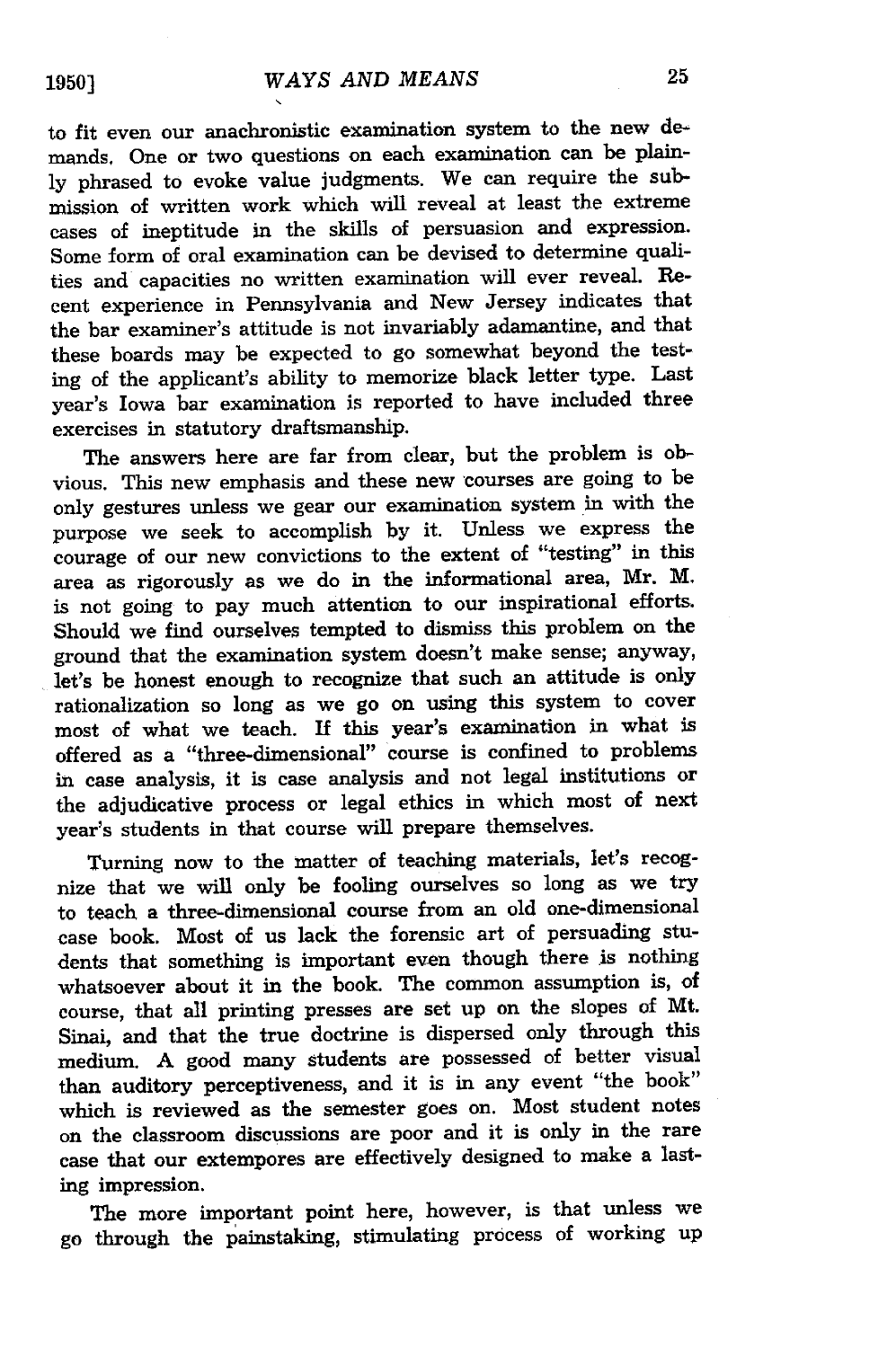new sets of materials, we are never really going to develop anything more than relatively ineffective collections of class-room footnotes reflecting the general, but only the general, orientation we have in mind. Our own experience at Northwestern with what seems to us the very worthwhile attempt to integrate groups of related courses has thus far been disappointing because of the seeming impossibility of working up the new materials which the program envisages and requires for its full implementation. There is the further consideration that no amount of broad thinking by the policy committee or by the local curriculum committees is going to prove the feasibility or practicability of a new or a substantially revised course. Nor will that test be properly made by trying the new course out if materials prepared for a different course are used. The only process for making that determination is the process, involving preferably the participation of several people, which is gone through when there is the challenge of actually building the materials for a new course.

It is perhaps worth noting, too, that these innovations probably have as one of their necessary consequences a substantial diminution in the present practice of wide usage of one or two casebooks in each field. It may be assumed that a given book will be relatively satisfactory for use wherever the course in Torts is taught so long as it is the rules of Torts, the informational content, which is stressed. But in the Ohio Committee's report, the Torts course is to be the one in which an insight into Legal Institutions is to be provided, the objective being "to afford an awareness of the institutional pattern of legal systems; to impart a grasp of law's basic institutions in their evolutional context; to instil an appreciation of law as a learned profession and of its basic traditions." It is a fair assumption that whoever teaches a Torts course specially designed to emphasize the growth and significance of legal institutions will have to prepare a special set of teaching materials. Now suppose it is decided at the University of Cincinnati that there should be special emphasis upon Legal Institutions, but that it should be in the Contracts Course; and then at Western Reserve the decision is to do this **job** in the Procedure course, and to use the Torts course as the place to develop what the Ohio State Committee identifies (in connection with another course) as insight into Legal Method, rather than Legal Institutions. The decision in each case will probably reflect primarily the interests and capacities of particular members of these faculties who will be teaching these courses. Yet it would seem clear that different materials would have to be used for each of these courses at each of the three schools. It is too obvious to justify belaboring it that the payment of anything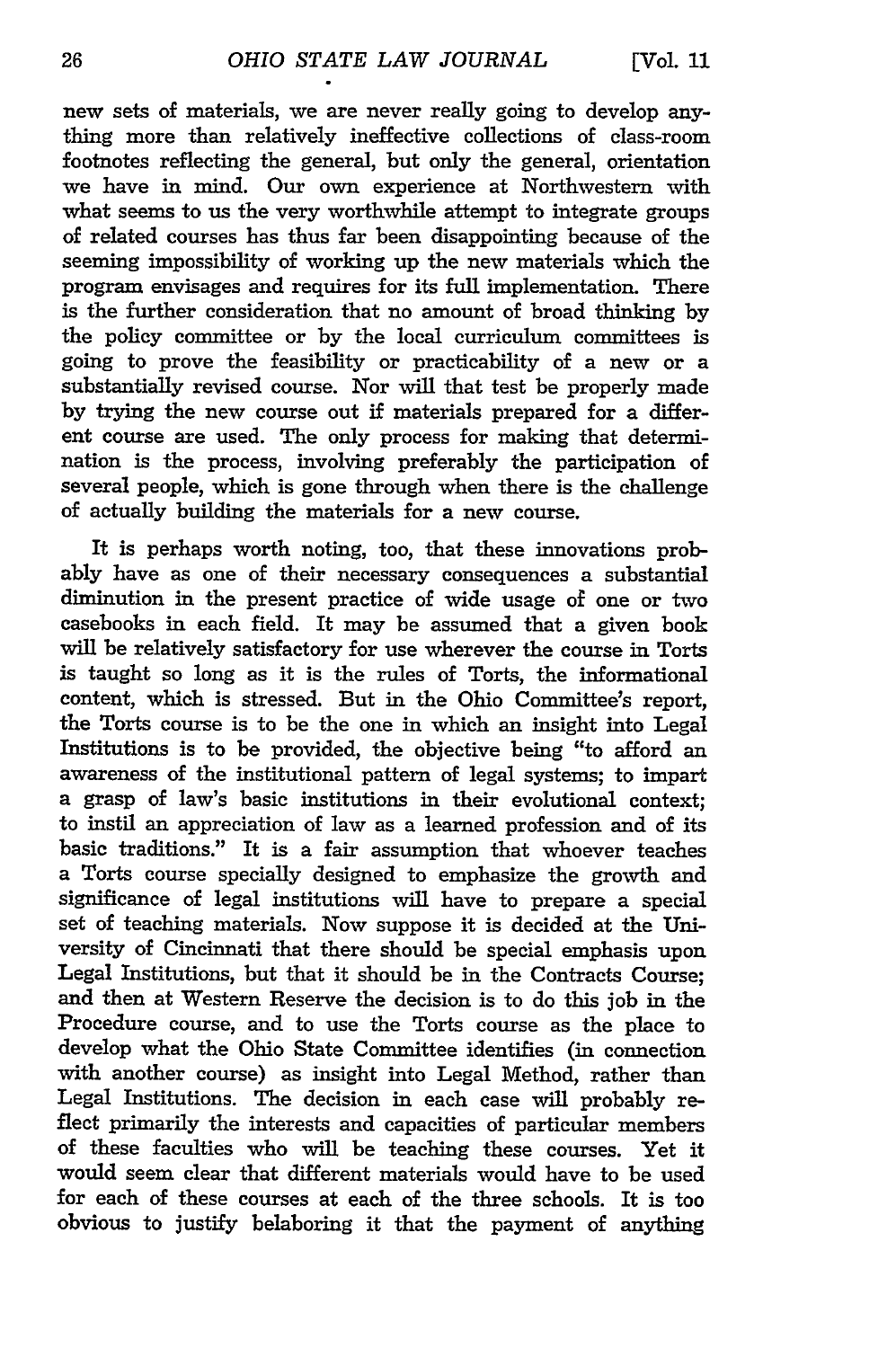more than lip service to these principles of enriching our courses of study is going to require that a lot more time be spent on the preparation of specialized, and perhaps localized, teaching materials.

There is at least some justification for suggesting that it should be adopted as a working rule that no faculty member will be expected to teach one of these vitamin-added courses unless he is given a full semester, free of other teaching duties, to prepare special materials, with a full-time secretary to assist him in the necessary paper work. It will only kill these plans, full of merit as they are, if an attempt is made to carry them out before arrangements are made which will permit something more than improvisation in the preparation of teaching materials. We are notoriously identified as a group of dreamers. This is at least in part because academic administration fails to take account of the practical necessities which are essential to the making of dreams into realities. A corporation will put a scientist with a promising formula off in his laboratory for years just in the hope that he may be able to prove out his hypothesis. The ideas teachers have must be developed in their spare time, most of which will have to go to the handling of details which would, under any business-like system, be handled for them.

Just a brief word about the use of the "problem method," apparently already widely accepted as part of this evolution in law school teaching methods. The assumption is apparently being made rather generally that some courses rather than others should be problem courses. "In the third year," the Ohio State Committee reports, "the student should be ready for training in solving legal problems." It is then proposed that the third year courses should be presented on the problem-method basis. I wonder whether there isn't justification for thinking rather of certain *parts* of various, possibly even all, courses as being perhaps benefited from at least experimental use of these problems. Most courses would seem likely to include certain portions where straight textual treatment would prove most economical and effective, others where a traditional pattern of appellate court opinions would best serve the pedagogical purpose, and then still others where a set of "problems" would be most stimulating. It may well be a mistake to develop our thinking about this new technique in terms of applying it either as an exclusive technique in a particular course, or not, in that course, at all.

Finally, in what is at most only an illustrative listing of the problems this new approach presents, is the question of whether the type of course now contemplated can be effectively presented to classes as large as those now characteristic of most law schools.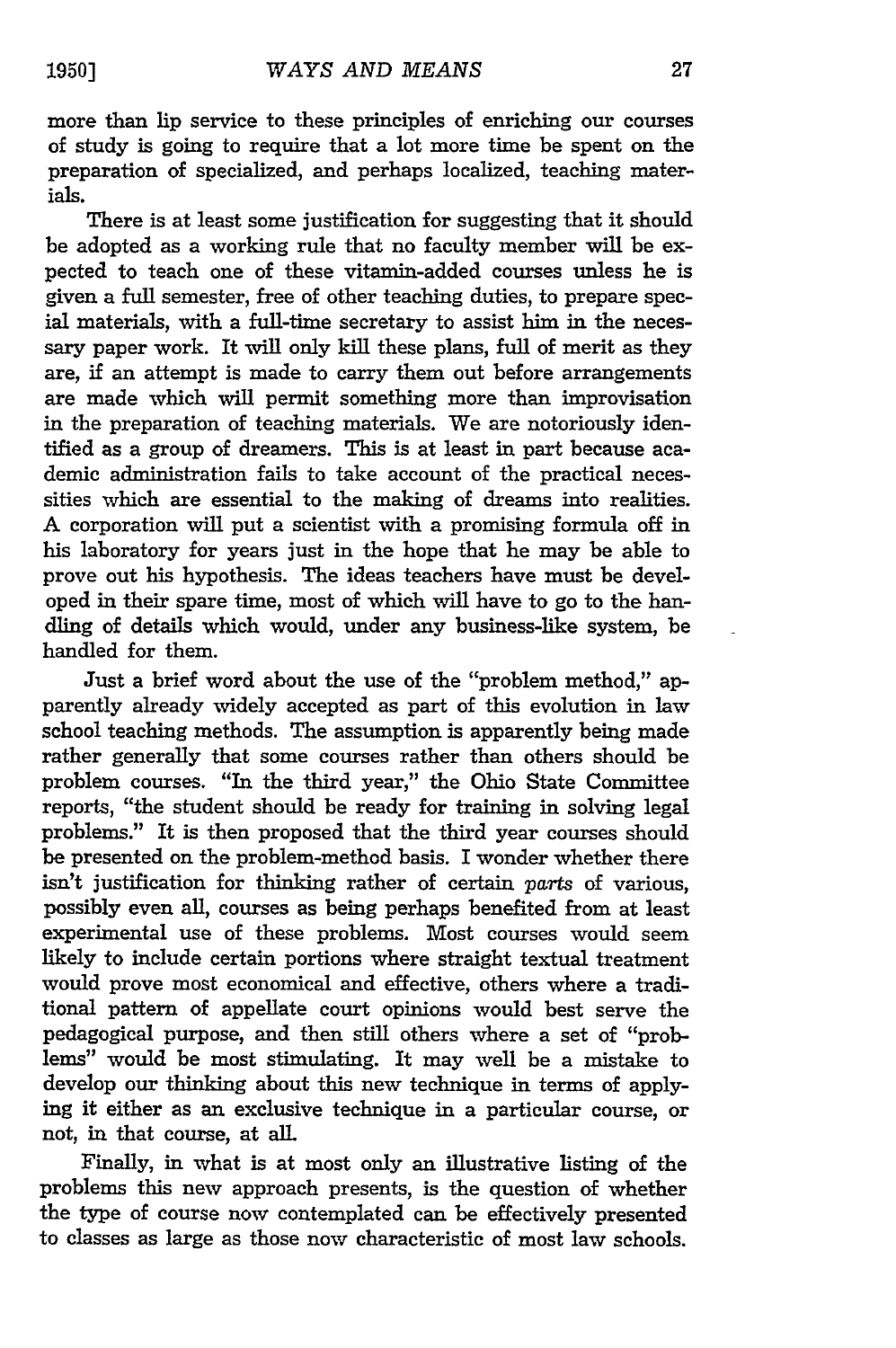A good many of us think we have been trying to teach something more than straight informational subject matter for some time now. Perhaps there is something beyond rationalization in the feeling that one of the difficulties in doing so has proved to be the impossibility of broadcasting on 150 or 200 wave lengths at the same time.

The "socratic" technique which is the hallmark of the law teacher had its identified origin in the conversations the philosopher held with his students as he sat with them at the foot of one of the arches or in the gardens in Athens. Those groups were small; Plato's dialogues reflect the conversations of a group of intimates. Most of them had similar interests and probably substantial equal intellectual capacity and background for these discussions. The circumstances were such that it may be assumed that all followed the discussion closely, each being free to break in if the point being made started to float out of the realm of his comprehension. There are few today who would quarrel about the efficacy, under those conditions, of the teacher's asking questions instead of "laying out" the information he thinks he has.

We have all sat in large law school classrooms where for at least a few minutes a master teacher carried a small host of students along with him in brilliant and illuminating "socratic" discourse which stimulated even the thinking of those who did not participate vocally in the conversation. But invariably then, and before long, the questioning shifted to someone less prepared for it than most of the others, or perhaps to someone else so much better prepared that few could adequately comprehend what followed. Most of the listeners' thinking stopped, and they settled back to await the master's denouement. If, in the full exercise of his technique, he disappointed .them, a few would make a note to get the answer someplace else, perhaps in their own subsequent thinking; but in most notebooks a blank line or two would be left, never to be filled in.

It is not, I think, an exaggeration to suggest that the majority of students in our classrooms today find real stimulation in probably no more than 25% of the discussion in the classroom. The rest of it is with fellow students whose capacities are either so much greater or so much less that the teacher's talk with those others misses the broader mark. It takes better admissions policies than most law schools have developed to provide a sufficiently homogeneous group that discussions with any one of the 200 students will be very meaningful to most of the others. The theoretical alternative of finding teachers who can, with infinitely delicate perception, keep the discussion at that level where the largest number will at all times gain the most from it, is not a very real one **-**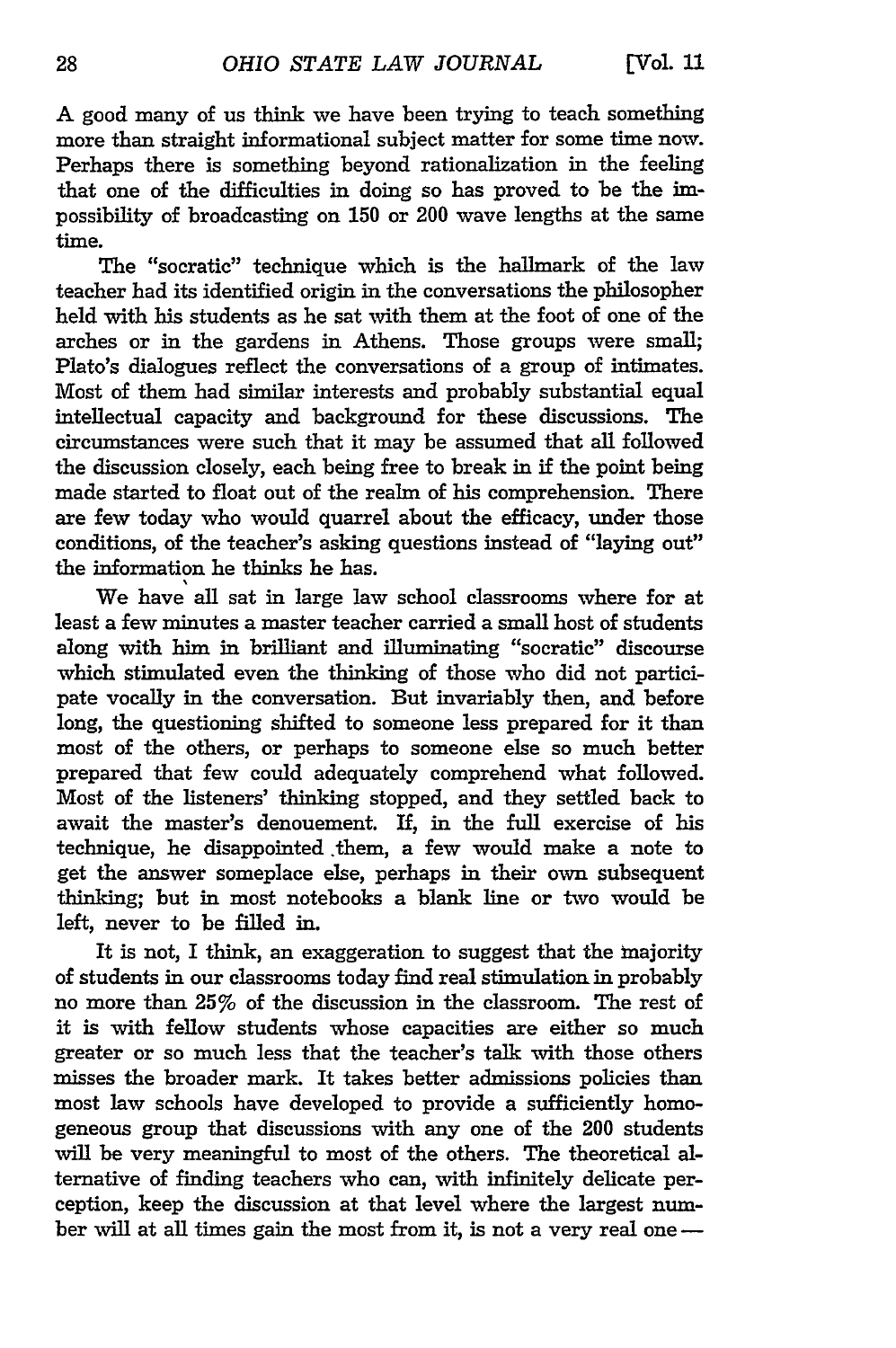except as Plato attributed reality to ideals which exist only as philosophical concepts.

This problem is acute enough when it is solely or primarily information we are seeking to impart or to develop as a nucleus for independent student thinking. It becomes infinitely harder as we start, or intensify, an exploration of values or an attempt at inculcating skills. The differences between each of 200 men in their standards of values and in their facileness are undoubtedly far greater than the differences in their background and capacities for digesting information. I doubt very much whether either values or skills can be learned except by full-time participation by every student in the instructional process. Values are intimate, delicate things and not something which can be passed from teacher to student in wholesale fashion. I think I can at least make a student see some justification for the values I think I hold if I have an opportunity to learn what standards he already thinks he has. Without that knowledge I expect only to ingrain his predilections more deeply by expressing a seemingly different point of view, never realizing the need for pointing out the little arch which could so easily bridge the seeming chasm between us. As for skills, there seems little question but that, even recognizing Professor Cavers' wise distinction between skills and skillfulness, they must be learned by doing, and not by watching or listening.

To whatever extent there may be substance in this suggestion that the size of the class units affects the effectiveness of our teaching, it means that the implementation of these new plans will necessitate some changes in our present concepts of a workable facultystudent ratio. Using round figures, and loose descriptive terms, a limit of 50 to 75 students in the "informational" course taught primarily on the casebook method would seem to me essential, with no more than 30 or 40 students in the courses where a problem-method approach will be followed to a substantial degree, and perhaps only 15 or 20 students in those courses (such as Legal Writing) where a substantial degree of actual practice or doing is required. This means, if my arithmetic is correct, a ratio of one faculty member to about 20 students, or one to 25 or 30 if it can be assumed that some increase could be made in what is today generally considered a normal teaching "load" for an instructor. It is to be noted that the Law School Association last year declined to set a maximum ratio of 50 students to one faculty member, so that the accepted ratio remains today a forbidding 100 to one. Long live the law school factories, with their assembly lines!

There is time here only to note very briefly the possible ways of meeting this smaller teaching unit problem. One is to increase the size of the law school faculties. The economics of such a sugges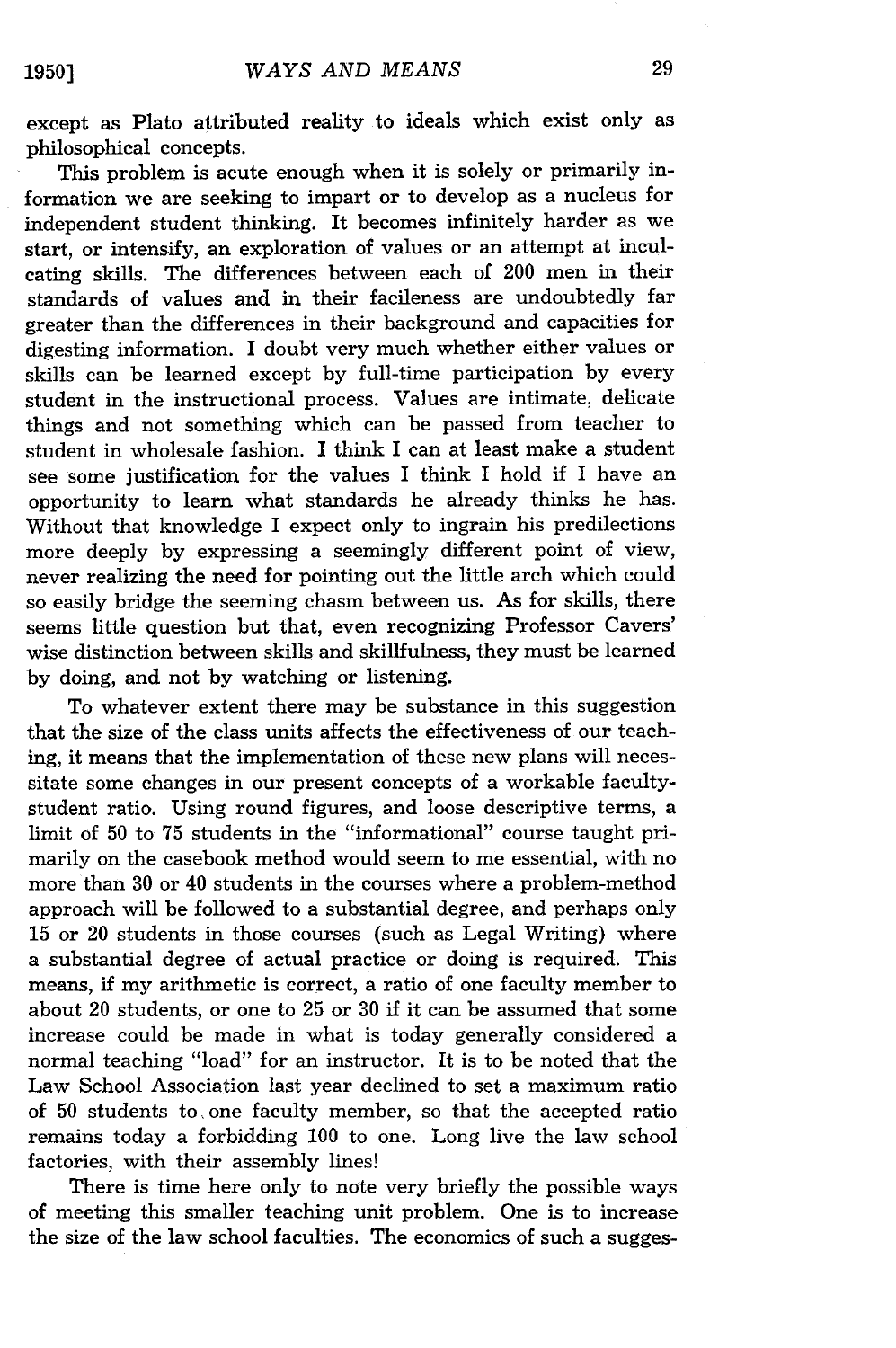tion are not so formidable as they seem if special consideration is given the possibilities of an expanded use of teaching-fellows and part-time teachers from the local bar. There is also the possibility of restricting our curricula very largely to required courses. Finally, there is the possibility of our developing admissions programs which will reduce substantially the present wastage in faculty and student man hours and years which results in every case in which a man is failed.

If it be suggested that any program of reducing student-faculty ratios is impractical in that it disregards established university administration attitudes, this simply illustrates again how broadly this whole problem must be approached. The medical schools have managed, some way, to correct these attitudes. What a job we could do if we could persuade the powers that be to invest as much in each law student as they do in each medical student! Is there a basic difference? Or is it only that the world's social needs are so much less tangible than people's demands for physiological ministration? Is the obligation of the university to society in the various fields measured by the spectacular and tangible quality of the research feats which can be performed by the different faculty units?

If the trouble with these questions is that they ignore the crasser facts of university administration, involving institutional survival, then let's move down a level and talk plain dollars and cents. The support of private institutions undoubtedly comes in large measure from the alumni of the graduate schools, with the law school graduates bearing substantially more than their pro rata share. If the records should reveal this assumption as false, the fact remains that it could be made to be true, for on an abilityto-contribute basis the lawyers stand high. Is it not a reasonable assumption that a law student who graduates from a school where he was treated as an individual will be infinitely more anxious to make a tangible contribution to the maintenance of that institution than will one who was never permitted to emerge from the anonymous status of a seat number? There are reasonable grounds for believing that it would take no more than ten years to amortize fully the added expense of allocating 5% of a law school faculty member's time to each of 20 students instead of 2% to each of 50 or  $1\%$  to each of 100. That there are parallel considerations in the case of state supported universities may be adequately suggested by simply noting the fact that the majority of state legislators, including the membership of the educational and appropriation committees, are law school graduates.

This is unpleasant talk. But the unpleasant fact is that all of our planning for a fuller and richer system of legal education is likely to prove sterile unless we can in some way arrange for the